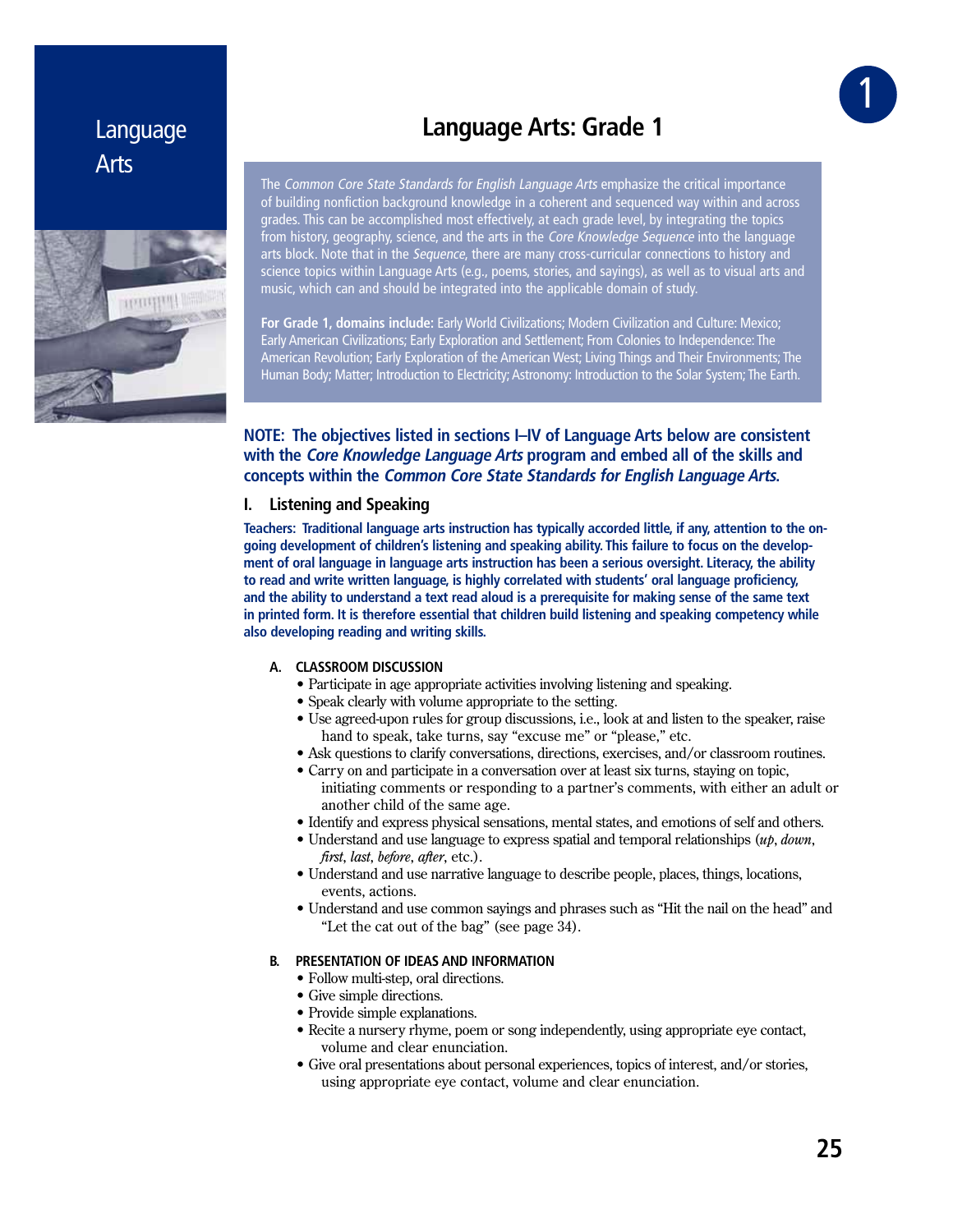

## **C. COMPREHENSION AND DISCUSSION OF READ-ALOUDS—ALL TEXTS**

 **Teachers: Written text makes use of richer vocabulary and more complex syntax than conver sational language. It is important that young children be exposed not only to the language of everyday conversation but also to the richer and more formal language of books. This can be done through frequent reading aloud. Helping young children develop the ability to listen to and understand written texts read aloud must be an integral part of any initiative designed to build literacy.** 

 **At the first grade level, a child's ability to understand what he hears far outpaces his ability to independently read and understand written text. By listening to stories or nonfiction selections read aloud, children can experience the complexities of written language without expending cognitive energy on decoding; they can likewise access deeper and more complex content knowledge than they are presently able to read independently.**

 **Careful consideration should be given to the selection of books read aloud to ensure that the vocabulary and syntax presented is rich and complex. Leveled texts will not provide the rich language experience desired during read-alouds and should only be used as a starting point with students for whom English is a second language.**

 **Grade appropriate read-aloud selections for poetry and fiction are included on pages 32–34. Nonfiction read-alouds should be selected on the basis of the history, science, music and visual art topics identified for Grade 1 students in the Core Knowledge Sequence, with emphasis on history and science read-alouds. It is strongly recommended that daily read alouds focus on a single topic over a sustained period of time—about two weeks—rather than intermingling read-alouds on a variety of subjects. Careful consideration should be given to the order in which nonfiction read-alouds are presented to ensure that knowledge about a topic builds in a progressive and coherent way.**

 **Following any read-aloud, children should participate in rich, structured conversations with an adult in response to the written text that has been read aloud. In this way, they can begin to orally practice comparing, analyzing, and synthesizing ideas in written text in much the same way as they will be expected to do as independent readers in the later grades.**

- Listen to and understand a variety of texts read aloud, including fictional stories, fairy tales, fables, historical narratives, drama, informational text, and poems.
- Distinguish the following genres of literature: fiction, nonfiction and drama.

#### **Grasping Specific Details and Key Ideas**

- Describe illustrations.
- Sequence four to six pictures illustrating events in a read-aloud.
- Answer questions requiring literal recall and understanding of the details and/or facts of a read-aloud, i.e., who, what, where, when, etc.
- Retell key details.
- Ask questions to clarify information in a read-aloud.
- Use narrative language to describe people, places, things, locations, events, actions, a scene or facts in a read-aloud.

#### **Observing Craft and Structure**

- Understand and use words and phrases heard in read-alouds.
- Compare and contrast similarities and differences within a single read-aloud or between two or more read-alouds.
- Make personal connections to events or experiences in a read-aloud and/or make connections among several read-alouds.

# **Integrating Information and Evaluating Evidence**

- Prior to listening to a read-aloud, identify what they know and have learned that may be related to the specific story or topic to be read aloud.
- Use pictures accompanying the read-aloud to check and support understanding of the read-aloud.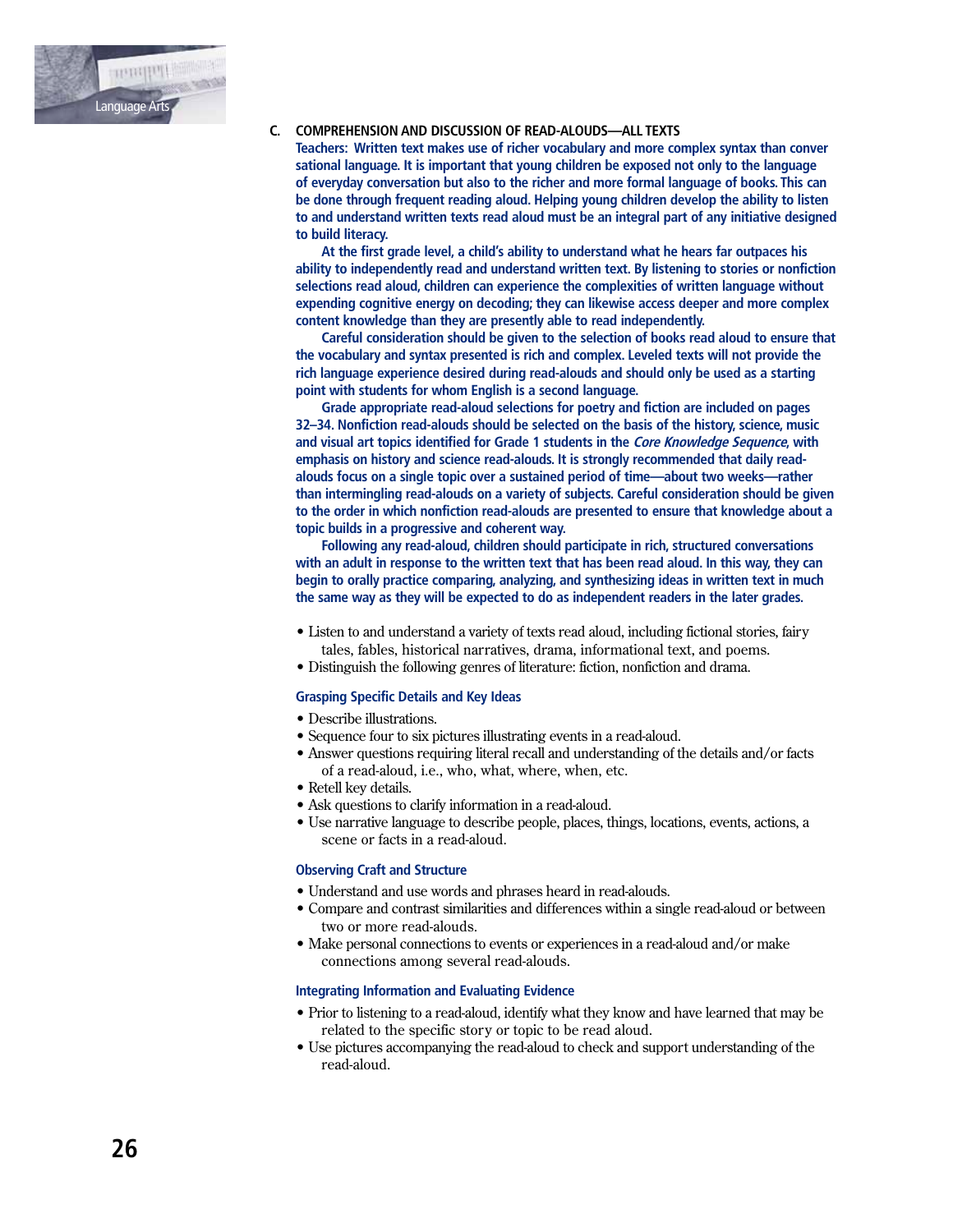

- Make predictions prior to and during a read-aloud, based on the title, pictures, and/or text heard thus far and then compare the actual outcomes to predictions.
- Answer questions that require making interpretations, judgments, or giving opinions about what is heard in a read-aloud, including answering "why" questions that require recognizing cause/effect relationships.
- Interpret information that is presented orally and then ask additional questions to clarify information or the topic in the read-aloud.
- Identify who is telling a story or providing information in a text.

#### D. COMPREHENSION AND DISCUSSION OF READ-ALOUDS-FICTION. **DRAMA, AND POETRY**

- Retell or dramatize a story, using narrative language to describe characters, setting(s), and a beginning, a middle and an end to events of the story in proper sequence.
- Compare and contrast characters from different stories.
- Change some story events and provide a different story ending.
- Create and tell an original story, using narrative language to describe characters, setting(s), and a beginning, a middle and an end to events of the story in proper sequence.
- Distinguish fantasy from realistic text in a story.
- Identify the moral or lesson of a fable, folktale, or myth.
- Demonstrate understanding of literary language (e.g., author, illustrator, characters, setting, plot, dialogue, personification, simile, and metaphor) and use some of these terms in retelling stories or creating their own stories.
- Identify sensory language and how it is used to describe people, objects, places and events.
- E. COMPREHENSION AND DISCUSSION OF READ-ALOUDS-NONFICTION AND INFORMATIONAL **TFXT**

Teachers: Select nonfiction read-aloud topics from the first grade history, science, music, and visual arts topics listed on pages 35-47, with emphasis on history and science.

- Generate questions and seek information from multiple sources to answer questions.
- Answer questions about the details of a nonfiction text, indicating which part of the text provided the information needed to answer specific questions.
- With assistance, categorize and organize facts and information within a given topic.
- With assistance, create and interpret timelines and lifelines related to read-alouds.
- Distinguish read-alouds that describe events that happened long ago from those that describe contemporary or current events.

# II Reading

## A. PRINT AWARENESS

- Demonstrate understanding that what is said can be written and that the writing system is a way of writing down sounds.
- Demonstrate understanding of directionality (left to right, return sweep, top to bottom, front to back).
- Identify the parts of books and function of each part (front cover, back cover, title page, table of contents).
- Demonstrate correct book orientation by holding book correctly and turning pages.
- Recognize that sentences in print are made up of separate words.
- Understand that words are separated by spaces.
- Distinguish letters, words, sentences, and stories.
- Demonstrate understanding of basic print conventions by tracking and following print word for word when listening to text read aloud.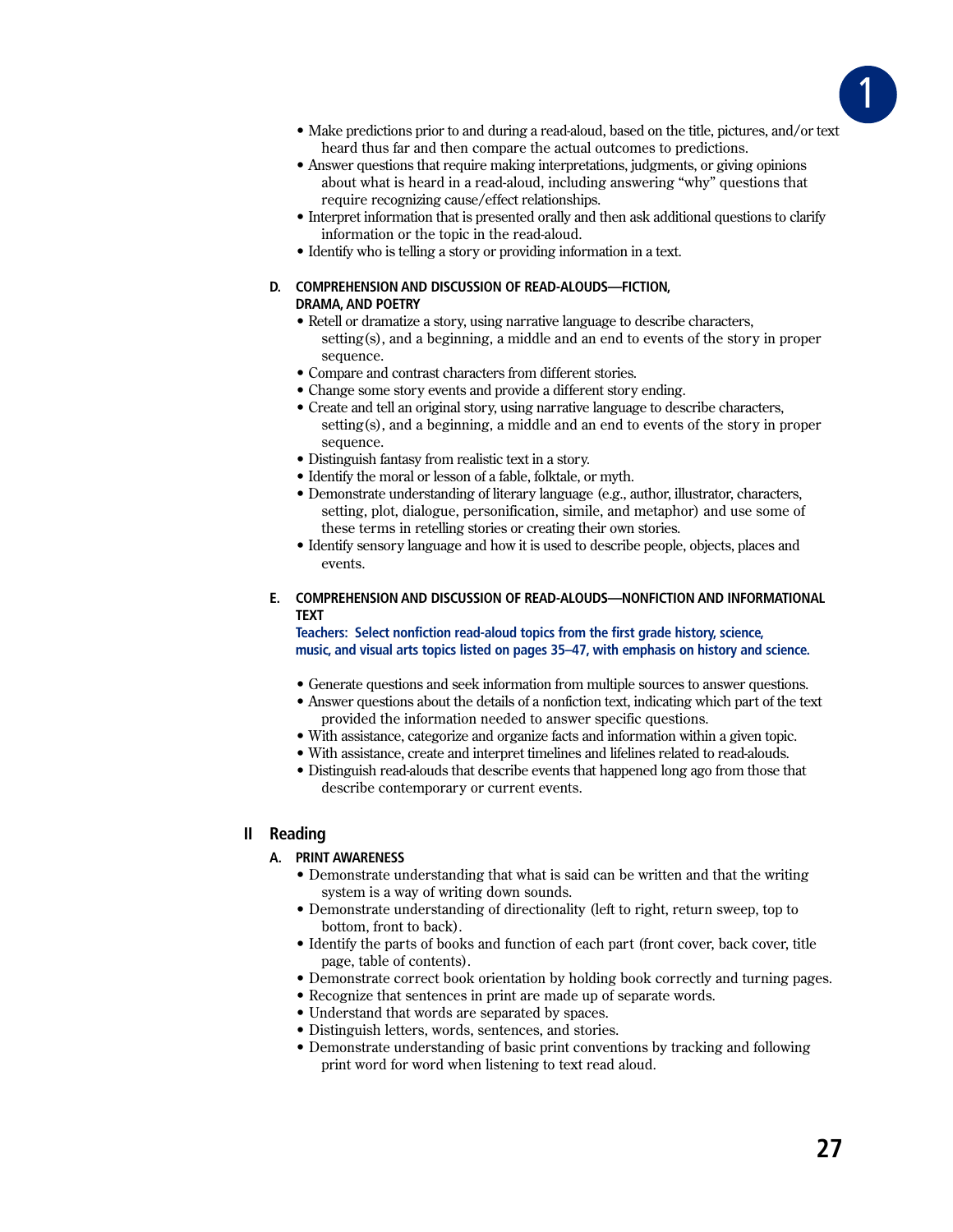

- Demonstrate understanding that the sequence of letters in a written word represents the sequence of sounds in the spoken word.
- Recognize and name the 26 letters of the alphabet in both their upper-case and lower-case forms.
- Say the letters of the alphabet in order, either in song or recitation.

# **B. PHONEMIC AWARENESS**

- Demonstrate understanding that words are made up of sequences of sounds.
- Demonstrate understanding that vowel sounds are produced with the mouth open and airflow unobstructed, whereas consonant sounds involve closing parts of the mouth and blocking the air flow.
- Given a pair of spoken words, select the one that is longer (i.e., contains more phonemes).
- In riddle games, supply words that begin with a target phoneme.
- Indicate whether a target phoneme is or is not present in the initial/medial/final position of a spoken word, e.g., hear /m/ at the beginning of *mat* and /g/ at the end of *bag*.
- Listen to one-syllable words and tell the beginning or ending sounds, e.g., given dog, identify initial  $/d/$  or final  $/g/$ .
- Recognize the same phoneme in different spoken words, e.g.,  $/b/$  in *ball, bug,* and *big.*
- Identify whether pairs of phonemes are the same or different, including pairs that differ only in voicing, e.g.,  $/b/$  and  $/p/$ .
- Orally blend two to three sounds to form a word, e.g., given the sounds  $/k/$ ...  $/a/$ .../t/, blend to make *cat*.
- Segment a spoken word into phonemes, e.g., given bat, produce the segments/ $b//a//t/$ .
- Given a spoken word, produce another word that rhymes, e.g., given hit, supply bit or mitt
- Identify the number of syllables in a spoken word.

## C. PHONICS: DECODING AND ENCODING

Teachers: Learning to read requires understanding and mastering the written English code through explicit and systematic phonics instruction. Research suggests that phonics instruction is most effective when specific letter-sound relationships are taught and reinforced by having children both read and write the letter-sound correspondence being studied. Reading and writing—decoding and encoding—are complementary processes that ensure mastery of the written code.

- Demonstrate understanding that a systematic, predictable relationship exists between written letters (graphemes) and spoken sounds (phonemes).
- Blend individual phonemes to pronounce printed words.
- Understand that sometimes two or more printed letters stand for a single sound.
- Read one to two syllable words containing any of the grapheme-phoneme correspondences listed below.
- Read and write words with inflectional endings, i.e., -s, -ed, -ing, -er, -est.
- Read, understand, and write contractions, i.e.,  $isn't$ ,  $\Gamma m$ ,  $can't$ , etc.
- Sort and classify words according to the spelling used to represent a specific phoneme.
- Read tricky spellings that can be sounded two ways, e.g., the letter 's' sounded /s/ as in *cats* and  $\left| z \right|$  as in *dogs*.
- Read and spell chains of one-syllable words in which one sound is added, substituted, or omitted, i.e., read at  $>$  cat  $>$  bat  $>$  bad  $>$  bid.
- Read at least 30 words generally identified as high frequency words.

## **CONSONANT SOUNDS AND SPELLINGS TAUGHT IN FIRST GRADE**

- $/b$  spelled 'b' as in *boy*, 'bb'; as in *tubby*
- /d/ spelled 'd' as in *dog*, 'dd' as in madder, 'ed' as in *filled*
- /f/ spelled 'f' as in  $fun$ , 'ff' as in stuff
- $/g$  spelled 'g' as in *get*, 'gg' as in *egg*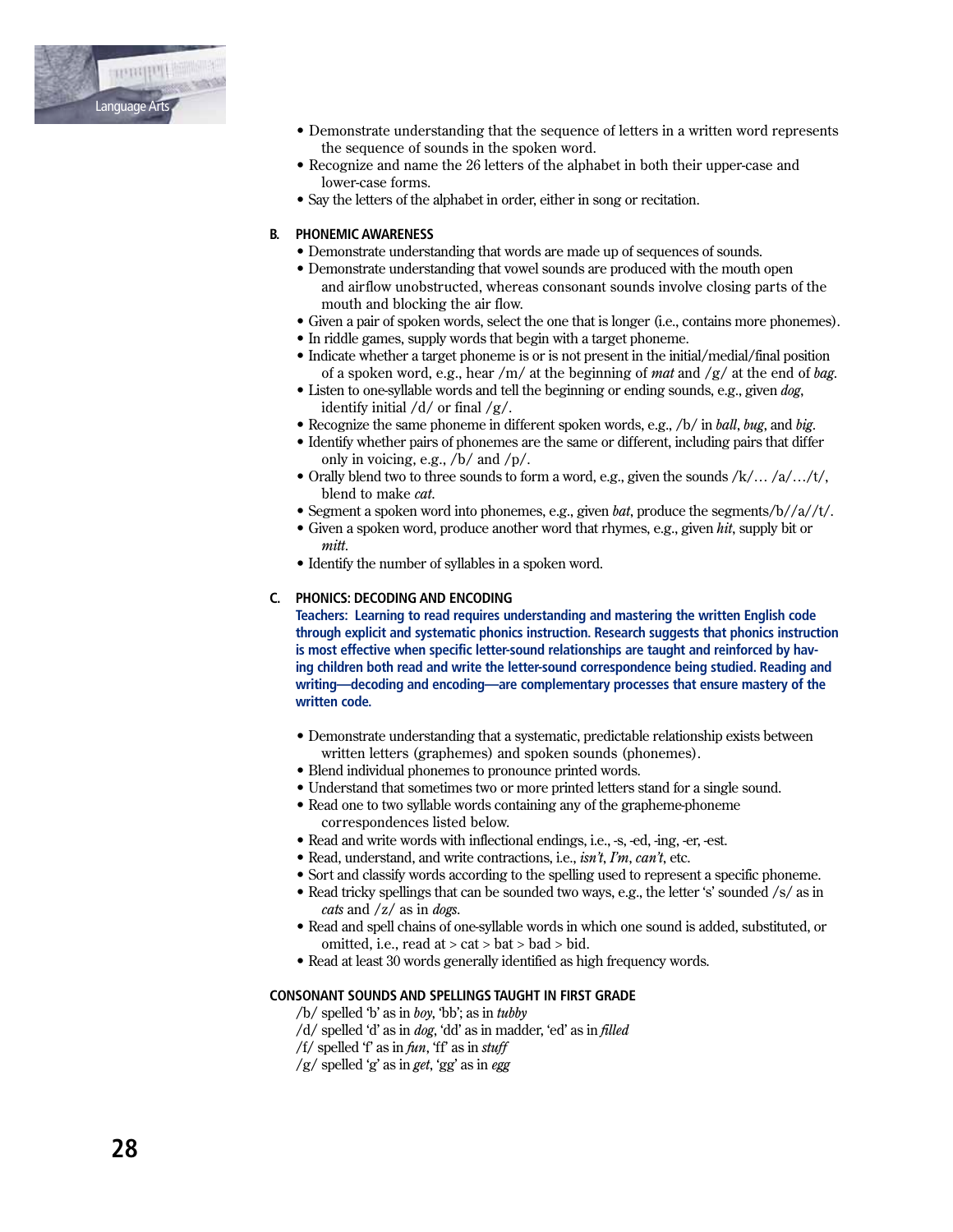

 $/h/$  spelled 'h' as in  $him$ 

/i/ spelled 'i' as in  $\dot{\eta}$   $m\eta$ , 'g' as in *gem*, 'ge' as in *fringe* 

/k/ spelled 'c' as in *cat*, 'k' as in *kitten*, 'ck' as in *sick*, 'cc' as in *moccasin* 

/l/ spelled  $T$  as in  $lip$ ,  $T$  as in sell

/m/ spelled 'm' as in *mad*, 'mm' as in *hammer* 

 $/n/$  spelled 'n' as in *net*, 'nn' as in *funny*, 'kn' as in *knock* 

/ $p/$  spelled 'p' as in *bet*, 'pp' as in *happy* 

 $\langle r \rangle$  spelled 'r' as in *red*, 'rr' as in *earring*, 'wr' as in *wrist* 

/s/ spelled 's' as in sit, 'ss' as in *dress*, 'c' as in *cent*, 'ce' as in *prince*, 'se' as in *rinse* 

/t/ spelled 't' as in top, 'tt' as in butter, 'ed' as in asked

/v/ spelled 'v' as in  $vet$ , 've' as in twelve

/w/ spelled 'w' as in wet, 'wh' as in when

 $\sqrt{x}$  spelled 'x' as in tax

 $/y$  spelled  $y'$  as in yes

 $\langle z \rangle$  spelled 'z' as in zip, 'zz' as in buzz, 's' as in dogs

/ch/ spelled 'ch' as in *chop*, 'tch' as in *itch* 

 $\sin(\sinh\theta)$  spelled 'sh' as in  $\sinh\theta$ 

/th/ spelled 'th' as in thin

/th/ spelled 'th' as in then

/qu/ spelled 'qu' as in *quick* 

/ng/ spelled 'ng' as in sing, 'n' as in pink

### **VOWEL SOUNDS AND SPELLINGS TAUGHT IN FIRST GRADE**

 $/a$  spelled 'a' as in *cat* 

/e/ spelled 'e' as in get

/i/ spelled 'i' as in  $hit$ 

/o/ spelled 'o' as in hot

 $/u$  spelled 'u' as in but

/ae/ spelled 'a\_e' as in *cake*, 'ai' as in *wait*, 'ay' as in *day*, 'a' as in *paper* 

/ee/ spelled 'ee' as in bee, 'e' as in me, 'y' as in funny, 'ea' as in beach, 'e\_e' as in Pete, 'ie' as in *cookie* 

/ie/ spelled 'i\_e' as in bike, 'i' as in biting, 'y' as in try, 'ie' as in tie, 'igh' as in night

/oe/ spelled 'o\_e' as in note, 'oa' as in boat, 'oe' as in toe, 'o' as in open, 'ow' as in snow

/ue/ spelled 'u\_e' as in *cute* 

/aw/ spelled 'aw' as in  $\beta$ aw

 $/$ oo/ spelled 'oo' as in look,

/oo/ spelled 'oo' as in soon

/ou/ spelled 'ou' as in shout

/oi/ spelled 'oi' as in  $oil$ 

/er/ spelled 'er' as in her

/ar/ spelled 'ar' as is  $car$ 

/or/ spelled 'or' as in  $for$ 

## D. ORAL READING AND FLUENCY

• Read decodable stories that incorporate the specific code knowledge that has been taught.

• Demonstrate increased accuracy, fluency, and expression on successive reading of a decodable text (50 wpm by the end of the year).

• Use phonics skills in conjunction with context to confirm or self-correct word recognition and understanding, rereading as necessary.

• Demonstrate understanding of and use commas and end punctuation while reading orally.

• Read aloud, alone, or with a partner at least 15 minutes each day.

#### E. READING COMPREHENSION-ALL TEXTS

Teachers: During the beginning of first grade, most students will still need to devote consider able energy when reading to deciphering the written text. Over the course of this year, they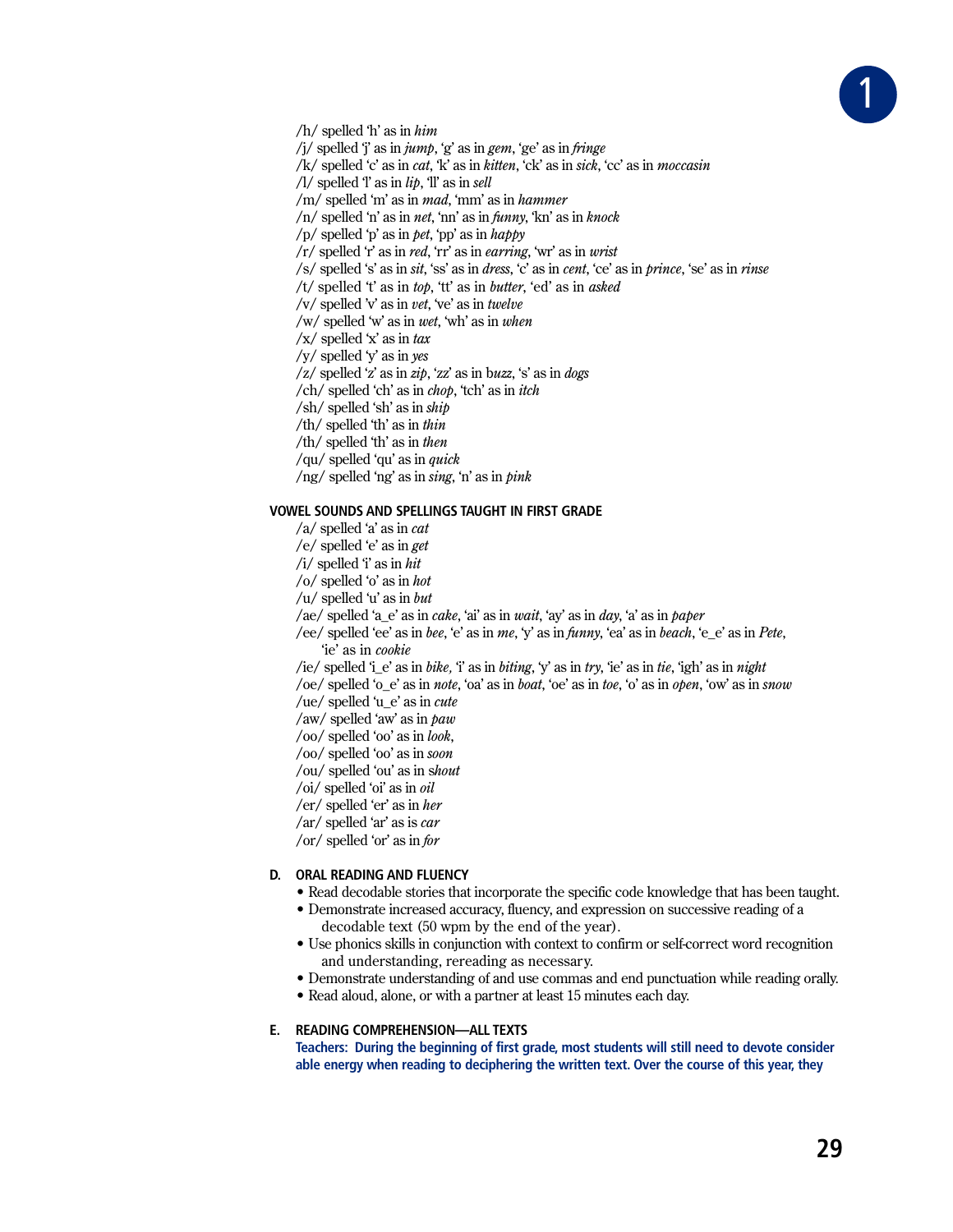

 **will learn even more elements of the code, meaning that the decodable texts that they can read independently will increasingly resemble "real stories" and trade books. With practice and repeated readings of the same text, students will develop increasing automaticity, allow ing them to focus more intently on the meaning of what they are reading. Both of these fac tors, i.e., the student's increasing fluency and the use of more authentic text—which is now decodable because of the student's increasing code knowledge—mean that attention to reading comprehension can move to a higher level than just the rudimentary understanding of text expected at the kindergarten level. This expectation is reflected in the increased number of objectives below that have been added to the kindergarten level objectives. However, it is important to remember that listening comprehension still far exceeds reading comprehension and that children's ability to talk about what they have heard and/or read will exceed their ability to demonstrate that understanding in writing.**

• Demonstrate understanding of completely decodable text after reading independently.

#### **Grasping Specific Details and Key Ideas**

- $\bullet$  Sequence four to six pictures illustrating events from a text that has been read independently.
- Answer questions requiring literal recall and understanding of the details and/or facts (i.e., who, what, where, when, etc.) about a text that has been read independently.
- Retell key details from a text that has been read independently.
- Ask questions to clarify information about a text that has been read independently.
- Use narrative language to describe people, places, things, locations, events, actions, a scene or facts from a text that has been read independently.

#### **Observing Craft and Structure**

- Identify basic text features and what they mean, including title, table of contents, and chapters.
- Understand and use words and phrases from a text that has been read independently.
- Compare and contrast similarities and differences within a single text or between multiple texts read independently.
- $\bullet$  Make personal connections to events or experiences in a text that has been read independently and/or make connections among several texts that have been read independently.

#### **Integrating Information and Evaluating Evidence**

- Prior to reading, identify what they know and have learned that may be related to the specific story or topic to be read.
- Use pictures accompanying the written text to check and support understanding.
- Make predictions prior to and while reading, based on the title, pictures, and/or text read thus far and then compare the actual outcomes to predictions.
- Answer questions that require making interpretations, judgments, or giving opinions about what is read independently, including answering "why" questions that require recognizing cause/effect relationships.
- Identify who is telling a story or providing information in a text.
- Identify temporal words that link and sequence events, i.e., *first*, *next*, *then*, etc.
- Identify words that link ideas, i.e., *for example*, *also, in addition*.

## **F. READING COMPREHENSION—FICTION, DRAMA, AND POETRY**

- Retell or dramatize a story, using narrative language to describe characters, setting(s), and a beginning, a middle and an end to events of the story in proper sequence.
- Compare and contrast characters from different stories.
- Change some story events and provide a different story ending.
- Distinguish fantasy from realistic text in a story.
- Identify the moral or lesson of a fable, folktale, or myth.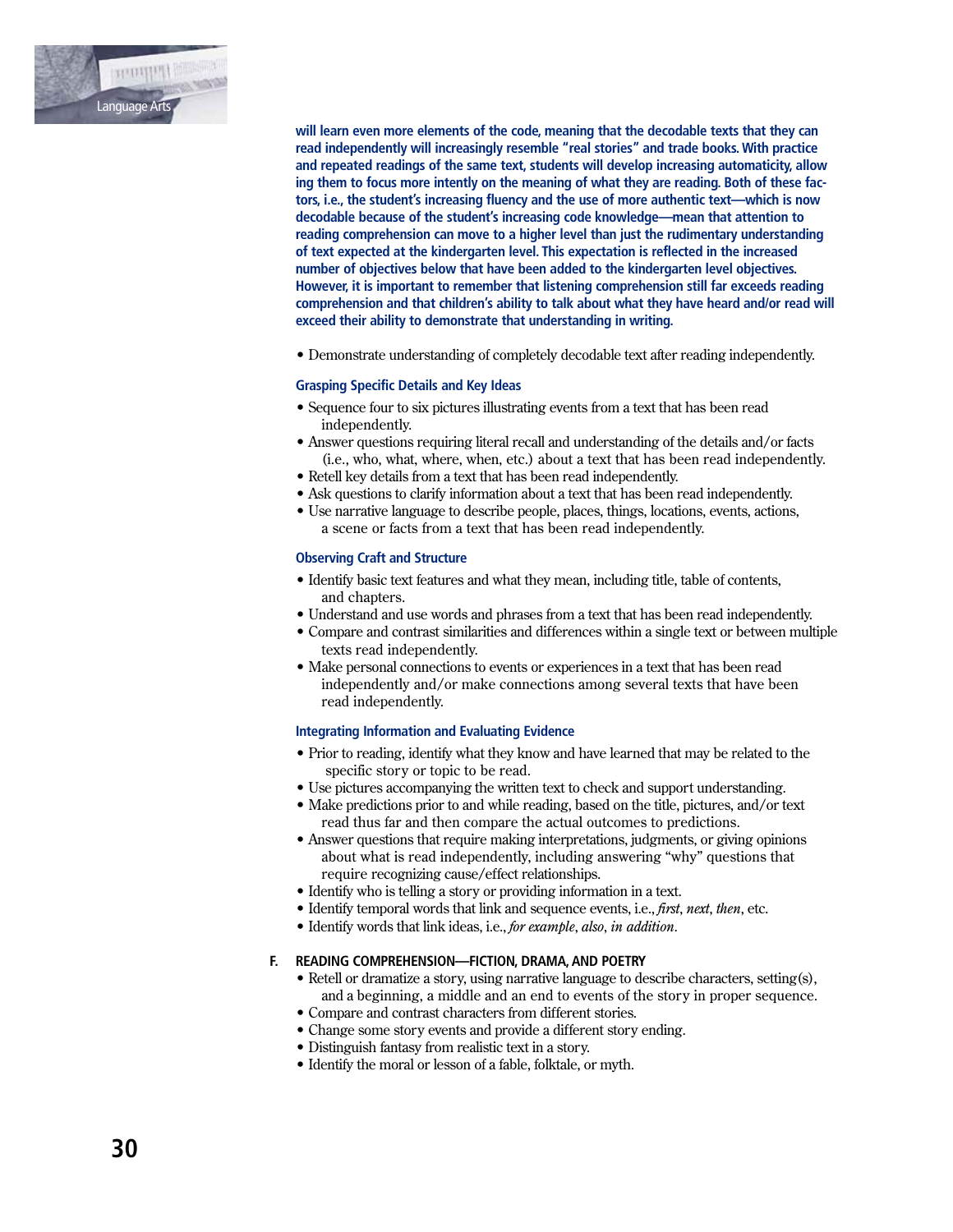

- Demonstrate understanding of literary language (e.g., author, illustrator, characters, setting, plot, dialogue, personification, simile, and metaphor) and use some of these terms in retelling stories or creating their own stories.
- Identify sensory language and how it is used to describe people, objects, places and events.
- **G. READING COMPREHENSION—NONFICTION AND INFORMATIONAL TEXT Teachers: Select nonfiction topics from the first grade history, science, music and visual arts topics listed on pages 35–47, with emphasis on history and science.**
	- With assistance, create and interpret timelines and lifelines related to text read independently.
	- Distinguish text that describes events that happened long ago from text that describes contemporary or current events.

## **III. Writing**

**Teachers: It is important to recognize that of all the communication skills—listening, speaking, reading, and writing—writing is the most demanding and challenging. During the beginning of first grade, children still need to devote much of their focus and cognitive energy to the code itself, as well as the fine motor act of writing. During this period, teachers should continue to support written expression through shared writing experiences that are modeled and scaffolded by an adult.** 

**At some point during the first grade year, however, most children will feel comfortable enough with the basic skills to begin making a transition to writing more independently. Young children's desire to express themselves in writing should be heartily encouraged. To this end, it is important that teachers have age appropriate expectations about what first grade student writing should resemble. Students have not been taught all of the spellings they will need to achieve dictionary-correct spelling. It is therefore premature to expect that words in their independent writing will be spelled correctly. It is reasonable to expect students to use the letter-sound correspondences they have learned to set down plausible spellings for the sounds in the word. For example, a student who writes bote for boat, dun for done, or hed for head has set down a plausible spelling for each sound in the word, using the code knowledge taught in this grade. This should be seen as good spelling for this stage of literacy acquisition. Dictionary-correct spelling will be a realistic goal when students have learned more spellings and learned how to use a dictionary to check spelling.** 

**Furthermore, while teachers can begin to model and scaffold the use of a writing process, such as "Plan-Draft-Edit," it is equally important not to dampen student enthusiasm by rigidly insisting that all student writing be edited over and over again to bring the text to the "publication" stage. A sensible balance that encourages children to use their current skill knowledge when writing—without stifling creative expression—is optimal at the first grade level.**

#### **Writing to Reflect Audience, Purpose and Task**

- Add details to writing.
- Begin to use tools, including technology, to plan, draft, and edit writing.

#### **Conducting Research**

• Gather information from experiences or provided text sources.

### **A. NARRATIVE WRITING**

- Write or retell a story that includes characters, setting(s), and a beginning, a middle and an end to events of the story in proper sequence.
- Write a descriptive paragraph using sensory language.
- Create a title and an ending that are relevant to the narrative.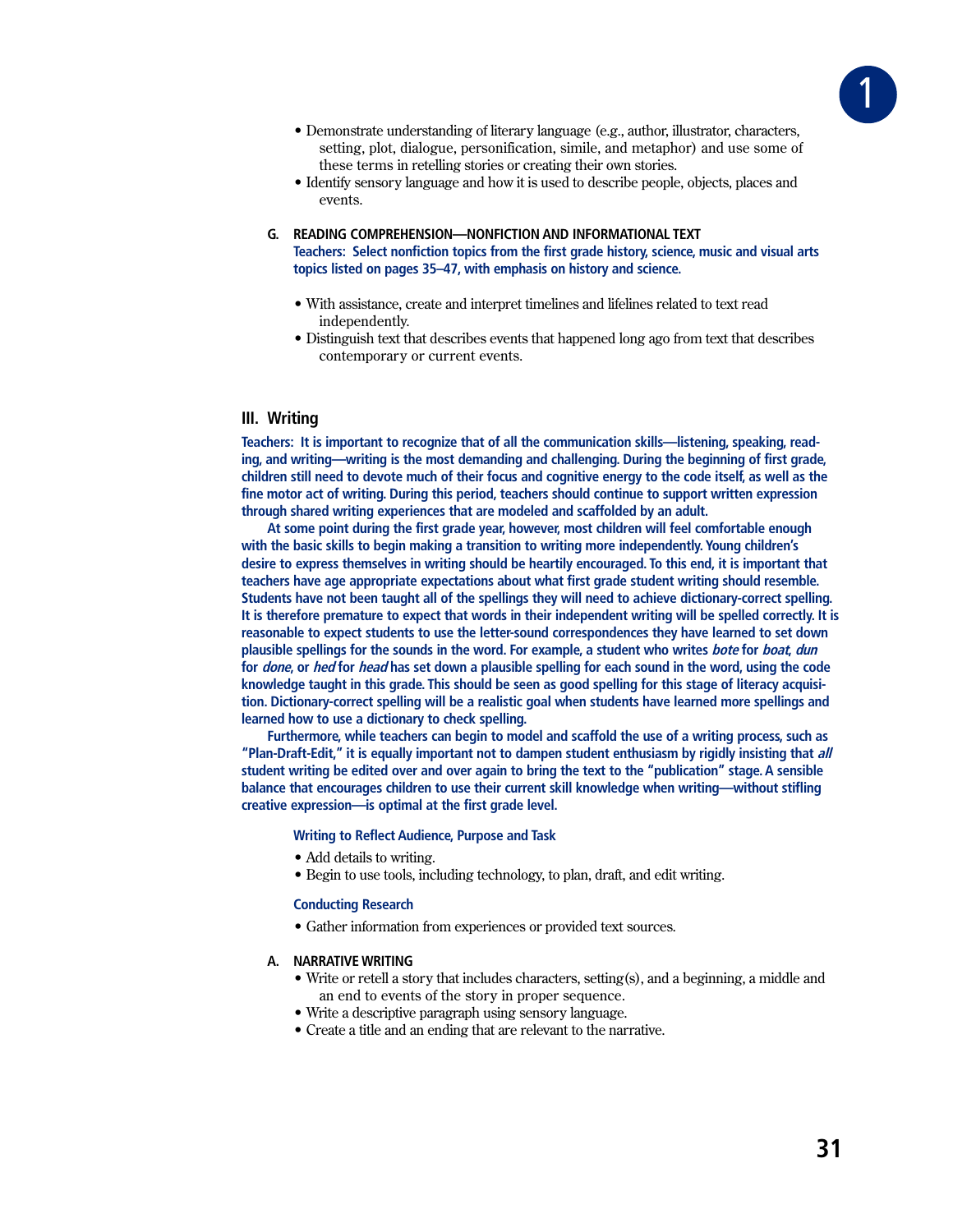

# **B. INFORMATIVE/EXPLANATORY WRITING**

• Write about a topic, including a beginning and ending sentence, facts and examples relevant to the topic, and specific steps (if writing explanatory text).

# C. PERSUASIVE WRITING (OPINION)

- Express an opinion or point of view in writing, providing reasons and supporting details for preference or opinion using the linking word because.
- Create a title that is relevant to the topic or subject of the text.
- If writing about a specific book or read-aloud, refer to the content of the text.

# **IV. Language Conventions**

- Form letters, words, phrases and sentences to communicate thoughts and ideas.
- Apply basic spelling conventions.
- Use basic capitalization and punctuation in sentences to convey meaning.

# A. HANDWRITING AND SPELLING

- Print from memory the 26 letters of the alphabet accurately in both their upper-case and lower-case forms.
- Write on primary lined paper from left to right, staying within the lines and leaving spaces between words, and from top to bottom, using return sweep.
- Write phonemically plausible spellings for words that cannot be spelled correctly with current code knowledge, e.g., write ate for eight, boi for boy, fone for phone.
- Write words, phrases, and sentences from dictation, applying phonics knowledge.
- Identify and use synonyms and antonyms.

# **B. PARTS OF SPEECH AND SENTENCE STRUCTURE**

- Recognize, identify and use subject, object, and possessive pronouns, i.e., I, me, my, they, *them*, orally, in written text and in own writing.
- Recognize, identify and use common and proper nouns, orally, in written text, and in own writing.
- Recognize, identify and use regular verbs to convey a sense of past, present, and future tense orally, in written text, and in own writing.
- Recognize, identify, and use adjectives orally, in written text, and in own writing.
- Recognize, identify and use subjects and predicates, orally, in written text, and in own writing.
- Recognize, identify, and use statements, questions, and exclamations orally, in written text, and in own writing.
- Produce and expand complete sentences orally and in shared writing exercises.

# C. CAPITALIZATION, AND PUNCTUATION

- Capitalize the first word in a sentence, the pronoun *I*, and proper nouns (names and places,) months, days of the week.
- Identify and use end punctuation, including periods, question marks, and exclamation points.
- Use commas appropriately in greetings and closings of letters, dates, and items in a series.
- Write a simple friendly letter.
- Use apostrophes to create contractions and indicate possession, i.e., cat's meow.
- Use quotation marks appropriately to designate direct speech.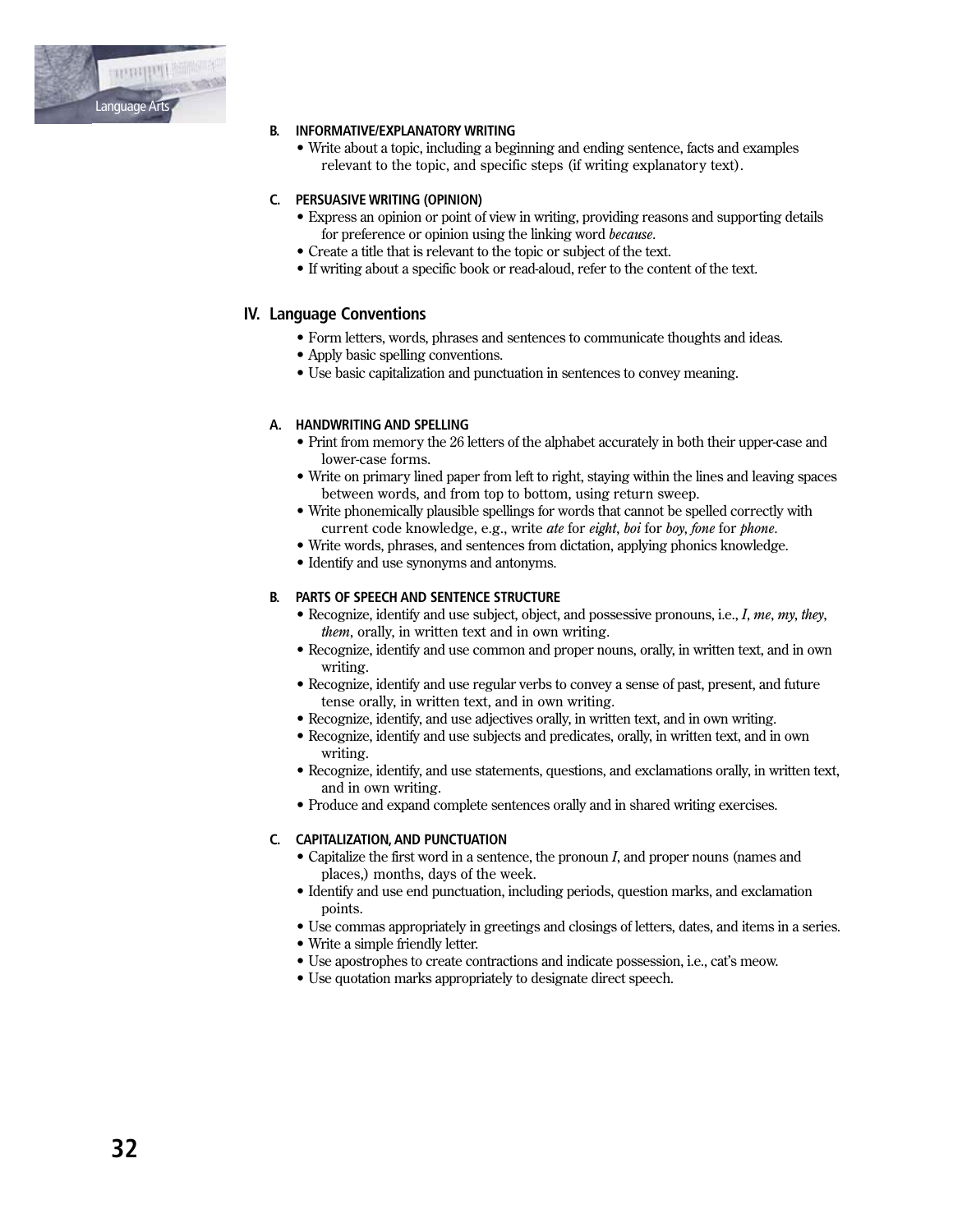

**Note:** The poems listed here constitute a selected core of poetry for this grade. You are encouraged to expose children to more poetry, old and new, and to have children write their own poems. To bring children into the spirit of poetry, read it aloud and encourage them to speak it aloud so they can experience the music in the words. Although children are not expected to memorize the following rhymes, they will delight in knowing their favorites by heart, and will experience a sense of achievement and satisfaction in being able to recite some of the rhymes.

# **V. Poetry**

Hope (Langston Hughes) I Know All the Sounds the Animals Make (Jack Prelutsky) My Shadow (Robert Louis Stevenson) The Owl and the Pussycat (Edward Lear) The Pasture (Robert Frost) The Purple Cow (Gelett Burgess) Rope Rhyme (Eloise Greenfield) Sing a Song of People (Lois Lenski) Solomon Grundy (traditional) The Swing (Robert Louis Stevenson) Table Manners [also known as "The Goops"] (Gelett Burgess) Thanksgiving Day ["Over the river and through the wood"] (Lydia Maria Child) Washington (Nancy Byrd Turner) Wynken, Blynken, and Nod (Eugene Field)

# **VI. Fiction**

**Teachers: While the following works make up a strong core of literature, the "content" of language arts includes not only stories, fables, and poems, but also the well-practiced, operational knowledge of how written symbols represent sounds, and how those sounds and symbols convey meaning. Thus, the stories specified below are meant to complement, not to replace, materials designed to help children practice decoding and encoding skills (see above, II. Reading and III. Writing).**

**The titles here constitute a core of stories for this grade. They are available in a variety of editions, some designed for novice readers, and others best for reading aloud to children. In first grade, most of the following titles should be read-aloud selections. It is recommended that you provide a mixture of texts, including some beginning readers, with their necessarily limited vocabulary and syntax, for these can give children the important sense of accomplishment that comes from being able to "read it all by myself."** 

**Expose children to many more stories, including classic picture books and read-aloud books. (In schools, teachers across grade levels should communicate their choices in order to avoid undue repetition.) Children should also be exposed to nonfiction prose—biographies, books on science and history, books on art and music—and they should be given opportunities to tell and write their own stories.**

**A. STORIES**

The Boy at the Dike (folktale from Holland) The Frog Prince Hansel and Gretel selections from *The House at Pooh Corner* (A. A.Milne) How Anansi Got Stories from the Sky God (folktale from West Africa) It Could Always Be Worse (Yiddish folktale) Jack and the Beanstalk The Knee-High Man (African-American folktale) Medio Pollito (Hispanic folktale) The Pied Piper of Hamelin Pinocchio The Princess and the Pea Puss-in-Boots Rapunzel Rumpelstiltskin Sleeping Beauty *The Tale of Peter Rabbit* (Beatrix Potter)